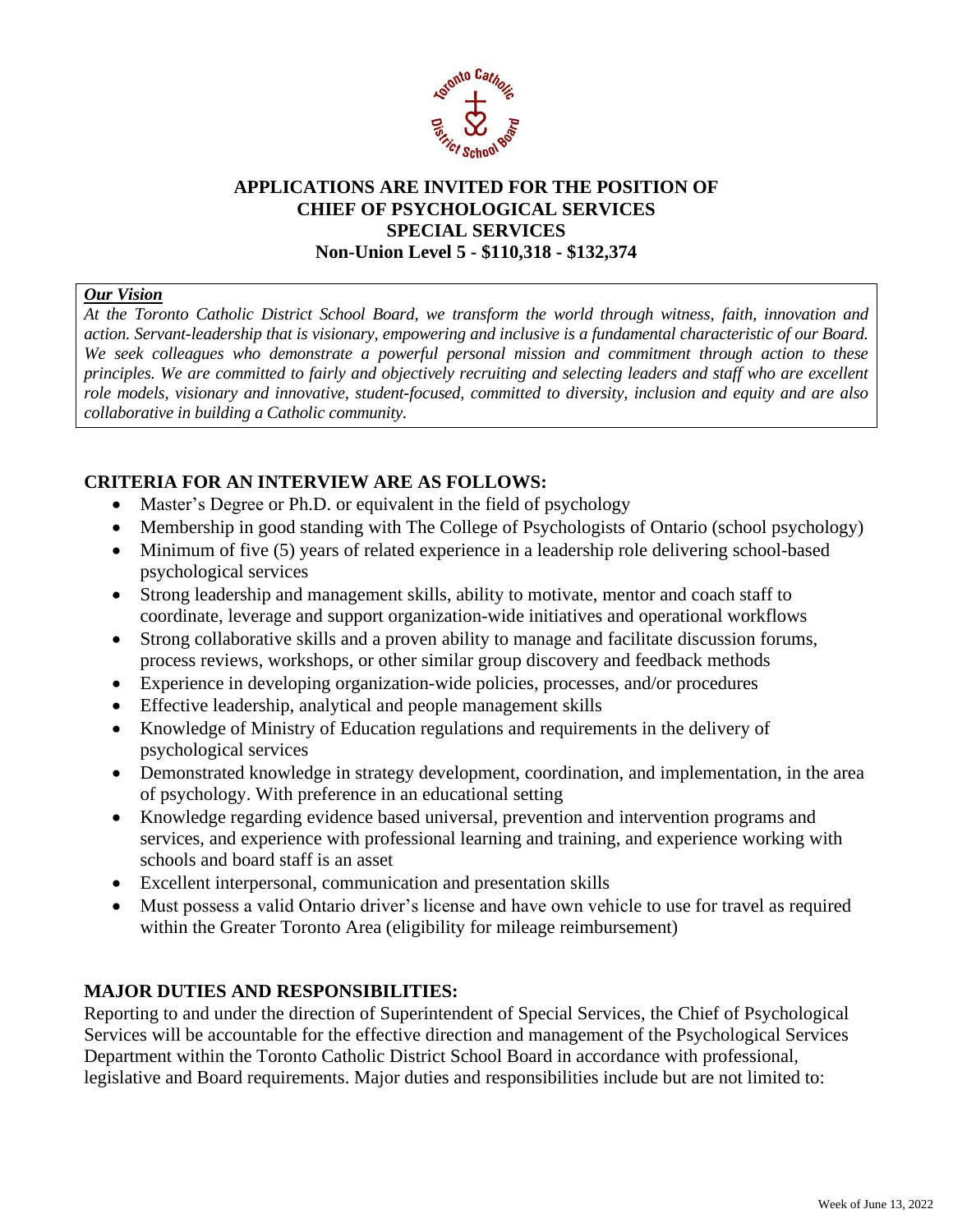- Providing professional and administrative supervision of all staff of the Psychological Services Department
- Ensuring that Psychological Services are delivered in keeping with the legislation in the Province of Ontario, the standards and regulations of The College of Psychologists of Ontario, and the Canadian Code of Ethics in Psychology
- Coordinating the supervision for psychology staff who are in the process of becoming registered with the College of Psychologists of Ontario
- Monitoring and evaluating staff performance and delivery of psychological services
- Ensuring the effective administration of the Psychological Services Department by preparing staff and budget reports, selecting/ordering materials, collecting and analyzing statistical data regarding departmental activities, student referrals and assessments and participating in the evaluation of programs
- Maintaining professional, legal and ethical standards for storage, retrieval and eventual destruction of psychological and psychiatric files
- Participating in staff recruitment and hiring of psychology staff in collaboration with Human Resources
- Developing and providing oversight to system wide policies, guidelines and initiatives
- Providing system oversight and program direction to the Learning Disabilities and Gifted Programs
- Providing professional development opportunities for teachers and other board staff
- Working collaboratively with Special Services staff including Chiefs of Autism, Chief of Mental Health, IPRC, Social Work, Speech and Language, Care and Treatment Programs, and other key community partners
- Development of protocols with community partners related to the delivery of all services and initiatives
- Implementing strategies/procedures as identified by the Board and in alignment with legislative and Board requirements
- Participating in system-wide board and special initiatives, support system directions, including the TCDSB Multi-Year Strategy Plan
- Other duties as assigned or required

#### *Diversity and Inclusion*

*Consistent with the TCDSB's Employment Equity policy and Multi-Year Strategic Plan, the TCDSB is strongly committed to fostering and creating a diverse and inclusive workplace that reflects the stakeholders and communities we serve. As such, we welcome and encourage applications from candidates who self-identify as visible minorities, persons with disabilities, aboriginal peoples and women. You are invited to voluntarily indicate if you identify as one or more of the aforementioned communities. This information will be kept confidential.*

#### *Barrier-Free Recruitment and Selection*

*TCDSB embraces the principles of the Accessibility for Ontarians with Disabilities Act (AODA) and as such, is committed to creating an inclusive, barrier-free recruitment and selection process. Please inform the Human Resources department at the time of your application of any requirement for an accommodation. The need for documentation to support the accommodation will be requested as required prior to the implementation of any accommodation measures.*